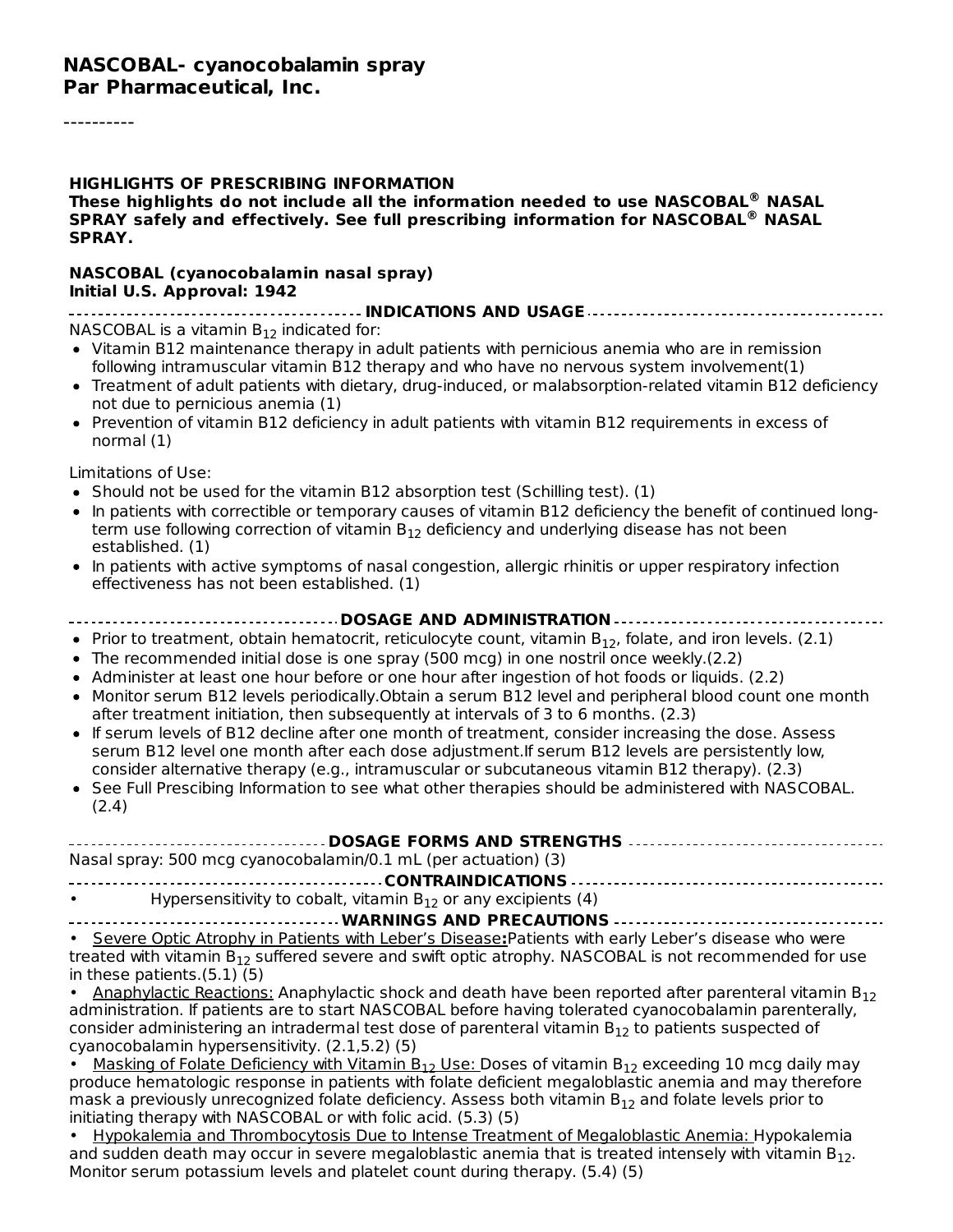Monitor serum potassium levels and platelet count during therapy. (5.4) (5) • Unmasking of Polycythemia Vera: Vitamin  $B_{12}$  deficiency may suppress the signs of polycythemia vera. Treatment with NASCOBAL may unmask this condition. Patients exhibiting clinical or hematologic response consistent with polycythemia vera should be referred for further evaluation. (5.5) (5) **ADVERSE REACTIONS** The most common adverse reactions ( $\geq 4\%$ ) were infection, headache, glossitis, paresthesia, asthenia, nausea and rhinitis (6.1) (6) **To report SUSPECTED ADVERSE REACTIONS, contact Par Pharmaceutical, Inc. at 1-800-828- 9393 or FDA at 1-800-FDA-1088 or www.fda.gov/medwatch.** (6) **See 17 for PATIENT COUNSELING INFORMATION and FDA-approved patient labeling** (6) **USE IN SPECIFIC POPULATIONS** See Patient Counseling Information. (8) **See 17 for PATIENT COUNSELING INFORMATION.**

**Revised: 11/2018**

#### **FULL PRESCRIBING INFORMATION: CONTENTS\***

#### **1 INDICATIONS AND USAGE**

#### **2 DOSAGE AND ADMINISTRATION**

- 2.1 Testing and Other Considerations Prior to Dosing
- 2.2 Recommended Dosage
- 2.3 Monitoring, Dosage Modifications, and Treatment Duration
- 2.4 Administration of NASCOBAL with Other Therapy

### **3 DOSAGE FORMS AND STRENGTHS**

#### **4 CONTRAINDICATIONS**

### **5 WARNINGS AND PRECAUTIONS**

- 5.1 Severe Optic Atrophy in Patients with Leber's Disease
- 5.2 Anaphylactic Reactions
- 5.3 Masking of Folate Deficiency with Vitamin B12 Use
- 5.4 Hypokalemia and Thrombocytosis Due to Intense Treatment of Megaloblastic Anemia
- 5.5 Unmasking of Polycythemia Vera

### **6 ADVERSE REACTIONS**

6.1 Clinical Trials Experience

### **7 DRUG INTERACTIONS**

### **8 USE IN SPECIFIC POPULATIONS**

- 8.1 Pregnancy
- 8.2 Lactation
- 8.4 Pediatric Use
- 8.5 Geriatric Use

### **11 DESCRIPTION**

### **12 CLINICAL PHARMACOLOGY**

- 12.1 Mechanism of Action
- 12.2 Pharmacodynamics
- 12.3 Pharmacokinetics

### **13 NONCLINICAL TOXICOLOGY**

13.1 Carcinogenesis and Mutagenesis and Impairment of Fertility

### **16 HOW SUPPLIED/STORAGE AND HANDLING**

# **17 PATIENT COUNSELING INFORMATION**

 $\ast$  Sections or subsections omitted from the full prescribing information are not listed.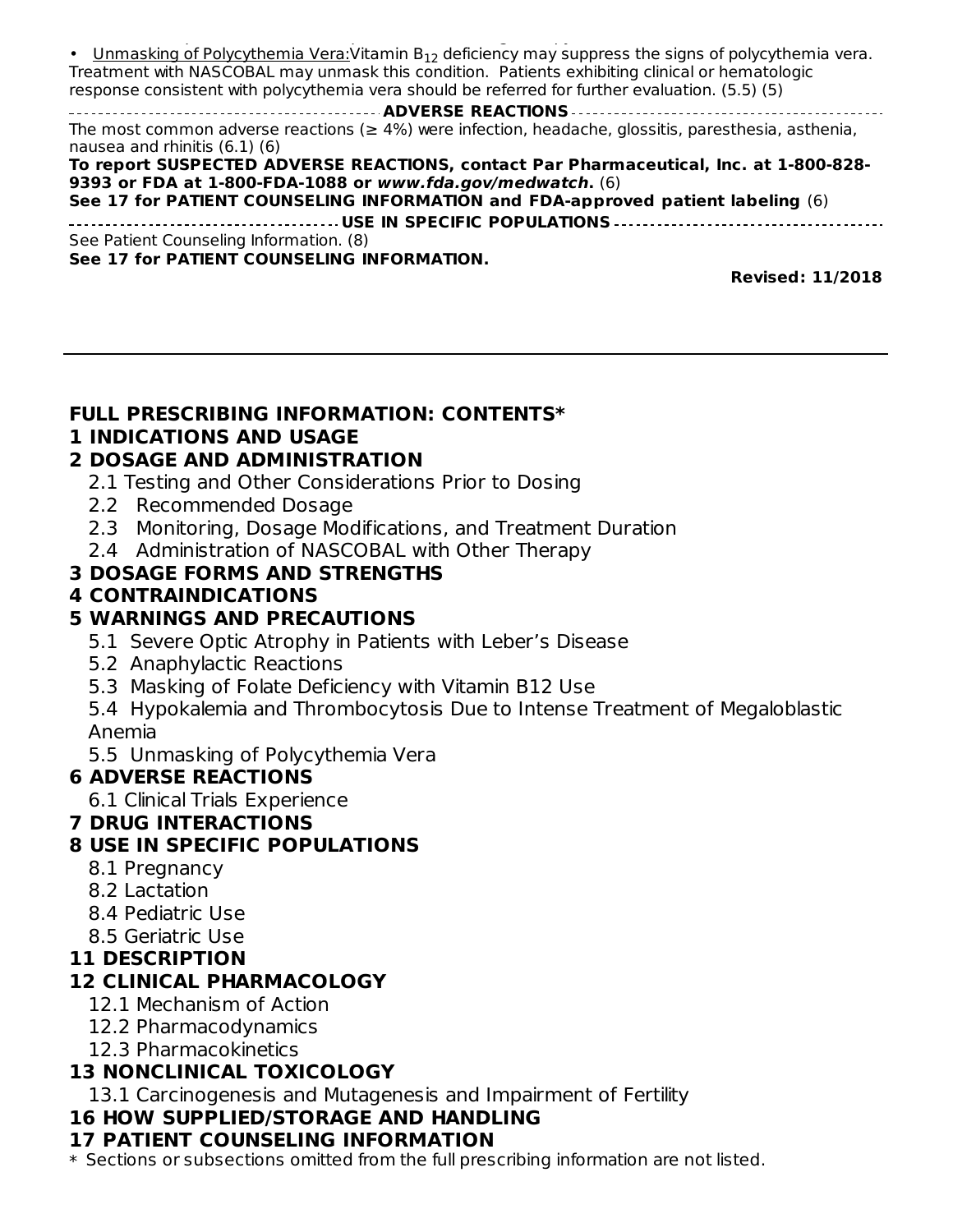### **FULL PRESCRIBING INFORMATION**

### **1 INDICATIONS AND USAGE**

NASCOBAL is indicated for:

- Vitamin B $_{12}$  maintenance therapy in adult patients with pernicious anemia who are in remission following intramuscular vitamin  $\mathsf{B}_{12}$  therapy and who have no nervous system involvement
- Treatment of adult patients with dietary, drug-induced, or malabsorption-related vitamin  $B_{12}$  deficiency not due to pernicious anemia
- Prevention of vitamin  $B_{12}$  deficiency in adult patients with vitamin  $B_{12}$  requirements in excess of normal Limitations of Use
- NASCOBAL should not be used for the vitamin  $B_{12}$  absorption test (Schilling test).
- In patients with correctible or temporary causes of vitamin  $\mathsf{B}_{12}$  deficiency, the benefit of continued long-term use of NASCOBAL following adequate correction of vitamin  $B_{12}$  deficiency and underlying disease has not been established.
- The effectiveness of NASCOBAL in patients with active symptoms of nasal congestion, allergic rhinitis or upper respiratory infection has not been determined. Treatment with NASCOBAL should be deferred until symptoms have subsided.

## **2 DOSAGE AND ADMINISTRATION**

### **2.1 Testing and Other Considerations Prior to Dosing**

Prior to treatment, obtain hematocrit, reticulocyte count, vitamin  $B_{12}$ , folate, and iron levels [see Dosage and Administration (2.4)]. Consider the potential for concomitant drugs to interfere with vitamin  $\mathsf{B}_{12}$  and folate diagnostic blood assays *[see Drug* Interactions (7)].

In patients with suspected cobalamin hypersensitivity, consider administering an intradermal test dose of parenteral vitamin  $\mathsf{B}_{12}$  prior to use of <code>NASCOBAL</code> [see Warnings and Precautions (5.2)].

## **2.2 Recommended Dosage**

The recommended initial dose of NASCOBAL is one spray (500 mcg) administered in ONE nostril once weekly. Administer NASCOBAL at least one hour before or one hour after ingestion of hot foods or liquids since hot foods may cause nasal secretions and a resulting loss of medication. Defer use of NASCOBAL in patients with nasal congestion, allergic rhinitis, or upper respiratory infections until after symptoms have subsided.

### **2.3 Monitoring, Dosage Modifications, and Treatment Duration**

Monitoring for Response and Safety

Monitor serum  $B_{12}$  levels periodically during therapy to establish adequacy of therapy.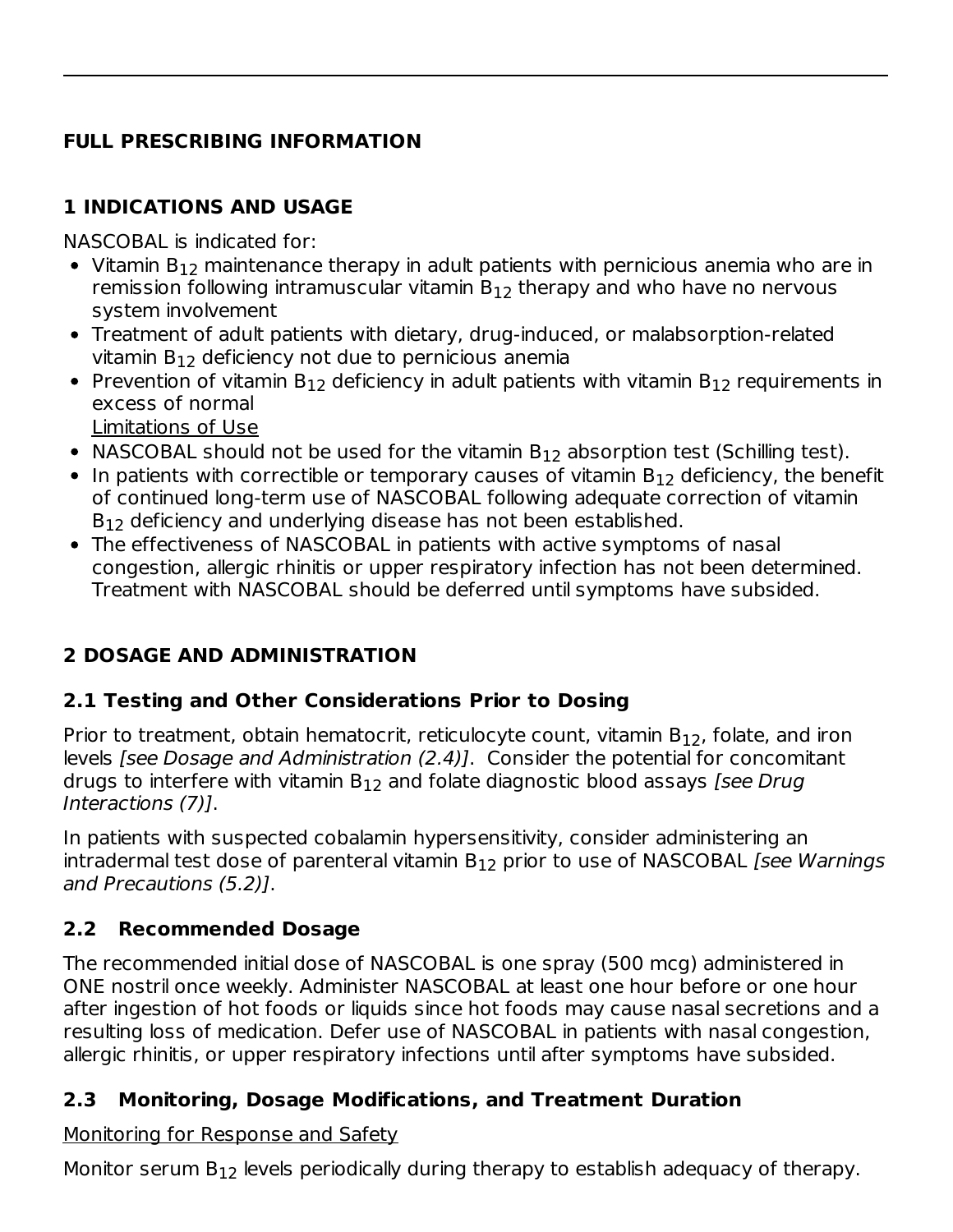Obtain a serum  $B_{12}$  level and peripheral blood count one month after treatment initiation, then subsequently at intervals of 3 to 6 months [see Warnings and Precautions (5.3)].

#### Dosage Modifications

If serum levels of  $\mathsf{B}_{12}$  decline after one month of treatment with <code>NASCOBAL</code>, consider increasing the dose. Assess serum  $B_{12}$  level one month after each dose adjustment. If serum  $B_{12}$  levels are persistently low, consider alternative therapy (e.g., intramuscular or subcutaneous vitamin  $\mathsf{B}_{12}$  therapy).

#### Treatment Duration

In patients whose underlying cause of vitamin  $\mathsf{B}_{12}$  deficiency has been corrected and are deemed no longer at risk for vitamin  $\mathsf{B}_{12}$  deficiency, discontinue <code>NASCOBAL</code>. The safety and effectiveness of continued long-term use in these individuals has not been established.

In patients with pernicious anemia, continue appropriate vitamin  $\mathsf{B}_{12}$  treatment indefinitely.

### **2.4 Administration of NASCOBAL with Other Therapy**

NASCOBAL should be administered with other therapy(ies) in:

- Patients with concurrent folate and vitamin  $B_{12}$  deficiency:Administer folic acid in addition to NASCOBAL
- Patients with concurrent iron and vitamin  $B_{12}$  deficiency:Administer iron in addition to NASCOBAL
- Patients with correctible causes of vitamin  $B_{12}$  deficiency:Consider measures to treat the underlying condition associated with vitamin  $\mathsf{B}_{12}$  deficiency in addition to treatment with NASCOBAL

### **3 DOSAGE FORMS AND STRENGTHS**

Nasal spray: 500 mcg/0.1 mL (per actuation), packaged in a single-use device containing 0.125 mL of solution

## **4 CONTRAINDICATIONS**

NASCOBAL is contraindicated in patients with hypersensitivity to cobalt and/or vitamin  $B_{12}$  or any of its excipients *[see Warnings and Precautions (5.2)]*. Anaphylactic shock and death have been reported after parenteral vitamin B12 administration in sensitive patients.

### **5 WARNINGS AND PRECAUTIONS**

### **5.1 Severe Optic Atrophy in Patients with Leber's Disease**

Patients with early Leber's disease (hereditary optic nerve atrophy) who were treated with vitamin  $\mathsf{B}_{12}$  suffered severe and swift optic atrophy. Cyanocobalamin products, including NASCOBAL, is not recommended for use in patients with Leber's optic atrophy. For patients with Leber's disease requiring vitamin  $\mathsf{B}_{12}$ , consider alternative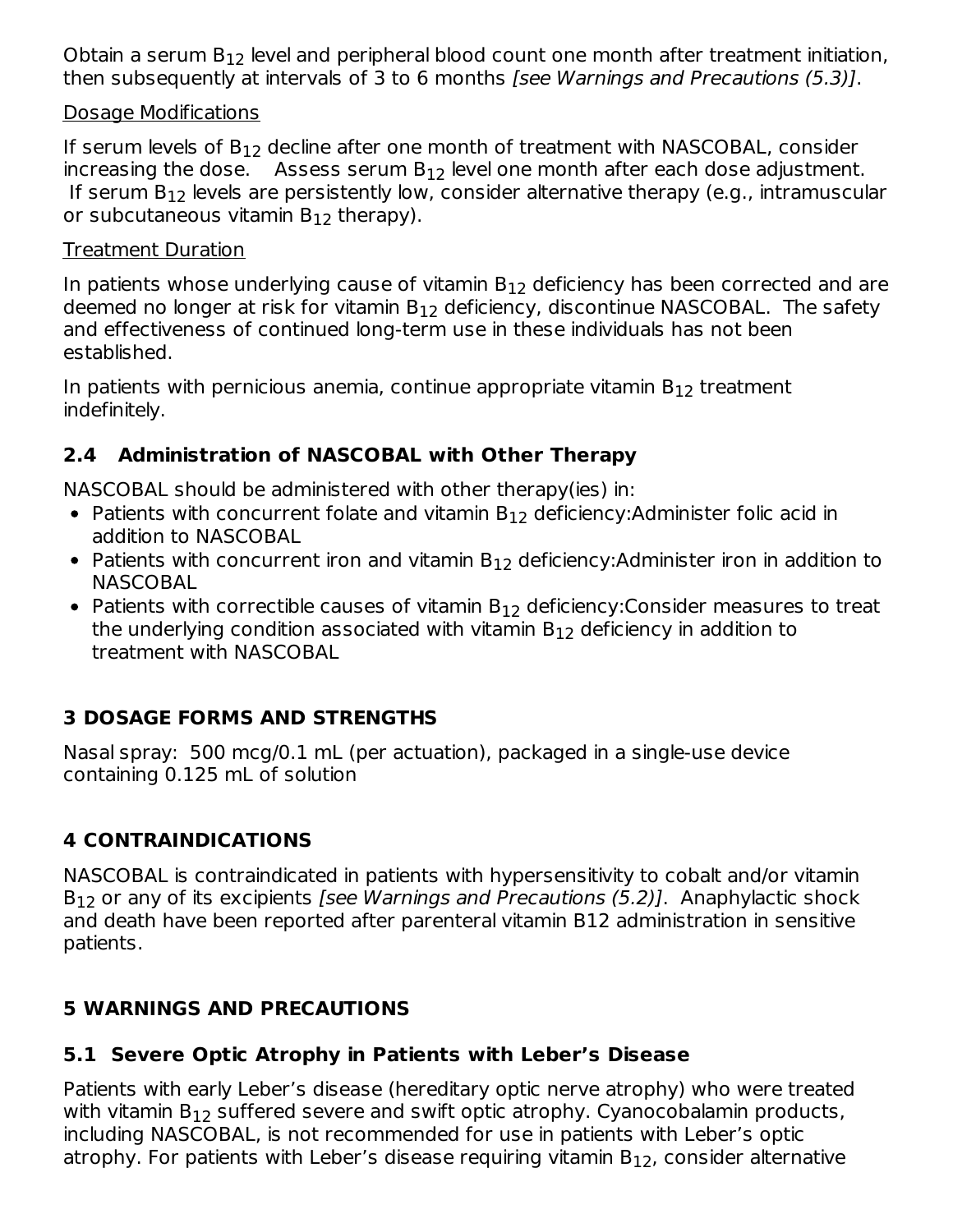therapy (e.g., hydroxocobalamin) for  $\mathsf{B}_{12}$  supplementation.

## **5.2 Anaphylactic Reactions**

Anaphylactic shock and death have been reported after parenteral vitamin  $\mathsf{B}_{12}$ administration. If patients are to start NASCOBAL before having tolerated cyanocobalamin parenterally, consider administering an intradermal test dose of parenteral vitamin  $\mathsf{B}_{12}$  to patients suspected of cyanocobalamin hypersensitivity [see Dosage and Administration (2.1)].

## **5.3 Masking of Folate Deficiency with Vitamin B12 Use**

Doses of vitamin  $\mathsf{B}_{12}$  exceeding  $10$  mcg daily may produce hematologic response in patients with folate deficient megaloblastic anemia and may therefore mask a previously unrecognized folate deficiency. Vitamin B $_{12}$  is not a substitute for folic acid *[see Dosage and Administration (2.4)].* Assess both vitamin B<sub>12</sub> and folate levels prior to initiating therapy with vitamin B<sub>12,</sub> including NASCOBAL, or with folic acid *[see Dosage and* Administration (2.1)].

### **5.4 Hypokalemia and Thrombocytosis Due to Intense Treatment of Megaloblastic Anemia**

Hypokalemia and sudden death may occur in severe megaloblastic anemia that is treated intensely with vitamin  $\mathsf{B}_{12}.$  Hypokalemia and thrombocytosis can occur upon conversion of severe megaloblastic anemia to normal erythropoiesis with vitamin  $\mathsf{B}_{12}$  therapy. Therefore, serum potassium levels and platelet count should be monitored carefully during therapy [see Dosage and Administration (2.3)].

## **5.5 Unmasking of Polycythemia Vera**

Vitamin B $_{12}$  deficiency may suppress the signs of polycythemia vera. Treatment with vitamin  $\mathsf{B}_{12}$  may unmask this condition. Patients exhibiting clinical or hematologic response consistent with polycythemia vera should be referred for further evaluation.

# **6 ADVERSE REACTIONS**

### **The following serious adverse reactions are described elsewhere in the labeling:**

- Severe Optic Atrophy in Patients with Leber's Disease *[see Warnings and Precautions* (5.1)].
- Anaphylactic Reactions [see Warnings and Precautions (5.2)].
- Hypokalemia and Thrombocytosis Due to Intense Treatment of Megaloblastic Anemia [see Warnings and Precautions (5.4)].

# **6.1 Clinical Trials Experience**

Because clinical trials are conducted under widely varying conditions, adverse reaction rates observed in the clinical trials of a drug cannot be directly compared to rates in the clinical trials of another drug and may not reflect the rates observed in practice. The adverse reactions described in Table 1 below are based on data from an eight week cross over trial in which vitamin B12 deficient patients in hematologic remission received one vitamin B12 intramuscular injection (N=25) and then received once weekly intranasal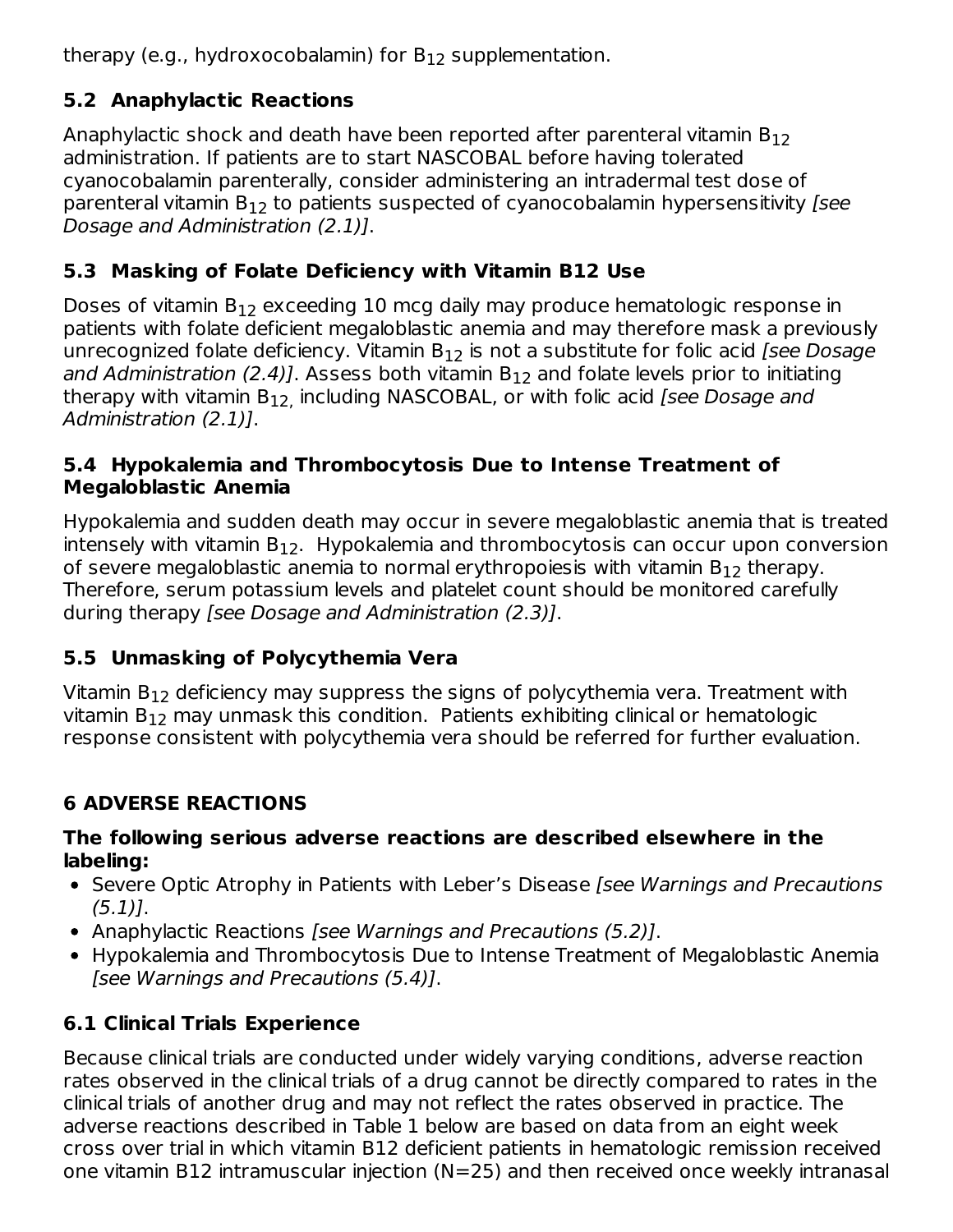#### **Table 1. Adverse Reactions Following Intranasal or Intramuscular Administration of Cyanocobalamin In Vitamin B12 Deficient Patients in Hematologic Remission**

|                                            | Number of Patients (%)       |                   |  |  |  |  |
|--------------------------------------------|------------------------------|-------------------|--|--|--|--|
|                                            | Another                      |                   |  |  |  |  |
| Adverse                                    | Cyanocobalamin Intramuscular |                   |  |  |  |  |
| Reaction                                   | Nasal                        | Cyanocobalamin*,  |  |  |  |  |
|                                            | Formulation,                 | $100 \text{ mcg}$ |  |  |  |  |
|                                            | 500 mcg                      | $(n=25)$          |  |  |  |  |
|                                            | $(n=24)$                     |                   |  |  |  |  |
| Infection <sup>a</sup>                     | 3(13)                        | 3(12)             |  |  |  |  |
| Headache                                   | 1(4)                         | 5(20)             |  |  |  |  |
| Asthenia                                   | 1(4)                         | 4(16)             |  |  |  |  |
| Nausea                                     | 1(4)                         | 1(4)              |  |  |  |  |
| Glossitis                                  | 1(4)                         | 0(0)              |  |  |  |  |
| Paresthesia                                | 1(4)                         | 1(4)              |  |  |  |  |
| <b>Rhinitis</b>                            | 1(4)                         | 2(8)              |  |  |  |  |
| <sup>a</sup> Sore throat, common cold      |                              |                   |  |  |  |  |
| * The data are not an adequate basis for   |                              |                   |  |  |  |  |
| comparison of rates between the study drug |                              |                   |  |  |  |  |
| and the active control                     |                              |                   |  |  |  |  |

### **7 DRUG INTERACTIONS**

Chloramphenicol may decrease the efficacy of NASCOBAL when used for treatment of anemia. If NASCOBAL is used for the treatment of anemia concomitantly with chloramphenicol, monitor for reduced efficacy and if needed, consider an alternative therapy

### **8 USE IN SPECIFIC POPULATIONS**

### **8.1 Pregnancy**

### Risk Summary

The limited available data on NASCOBAL in pregnant women are insufficient to inform a drug-associated risk of adverse developmental outcomes. However, vitamin B12 is an essential vitamin and requirements are increased during pregnancy.

Animal reproduction studies have not been conducted with vitamin  $\mathsf{B}_{12}.$ 

The estimated background risk of major birth defects and miscarriage for the indicated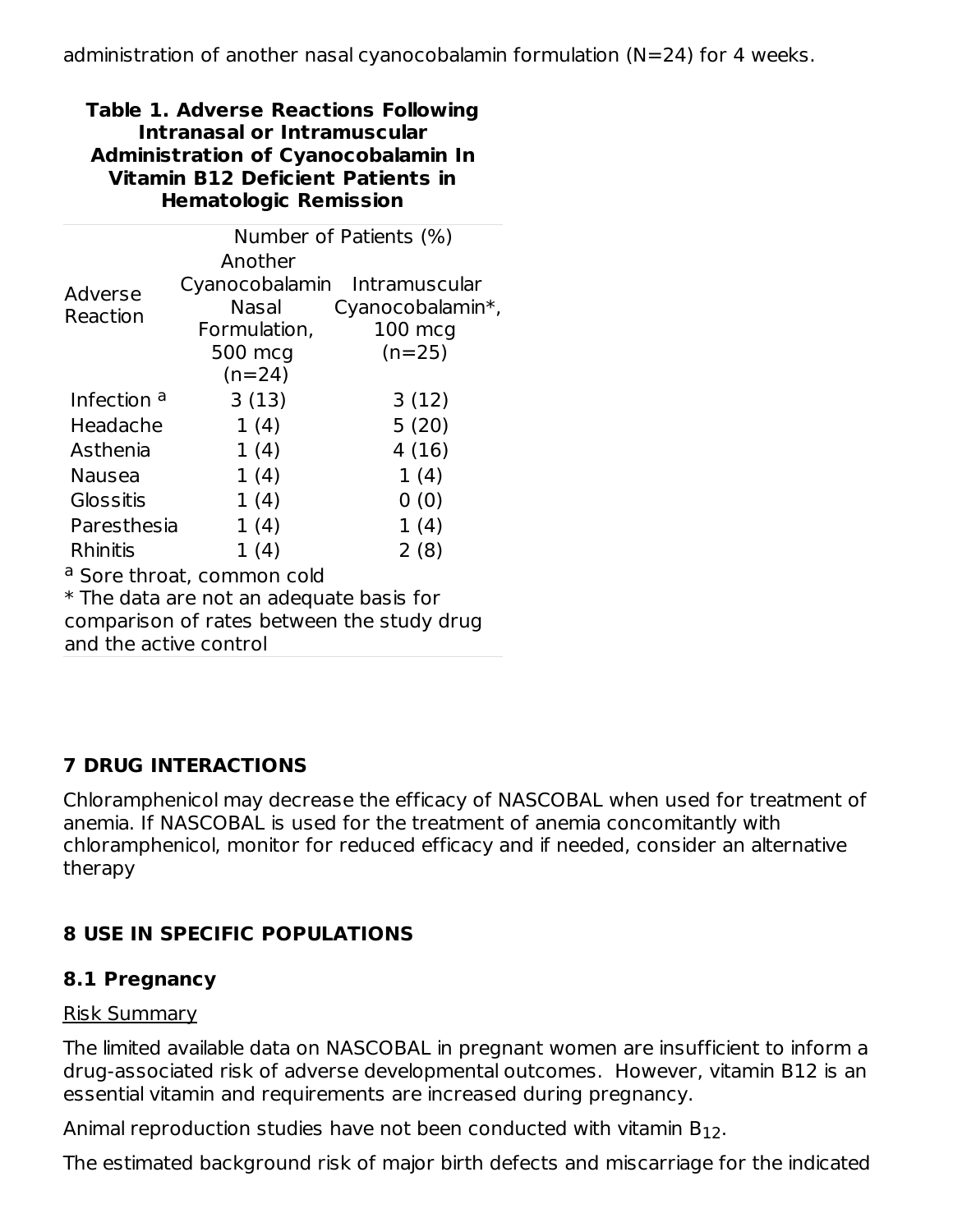population is unknown. In the U.S. general population, the estimated background risks of major birth defects and miscarriage in clinically recognized pregnancies is 2-4% and 15-20%, respectively.

### **8.2 Lactation**

Risk Summary

Vitamin  $\mathsf{B}_{12}$  is present in the milk of lactating women in concentrations which approximate the mother's vitamin B $_{12}$  blood level. Vitamin B $_{12}$  does not appear to pose more than a minimal risk to breastfeeding children.

### **8.4 Pediatric Use**

Safety and effectiveness have not been established in pediatric patients.

### **8.5 Geriatric Use**

Clinical studies of NASCOBAL did not include sufficient numbers of subjects aged 65 and over to determine whether they respond differently from younger subjects. Other reported clinical experience has not identified differences in responses between the elderly and younger patients.

### **11 DESCRIPTION**

Cyanocobalamin is a synthetic form of vitamin  $\mathsf{B}_{12}.$  The chemical name is 5,6-dimethylbenzimidazolyl cyanocobamide. The cobalt content is 4.35%. The molecular formula is  $\mathsf{C}_{63}\mathsf{H}_{88}\mathsf{CoN}_{14}\mathsf{O}_{14}\mathsf{P}$ , which corresponds to a molecular weight of 1355.38 and the following structural formula:



Figure 1. Nascobal Chemical Structure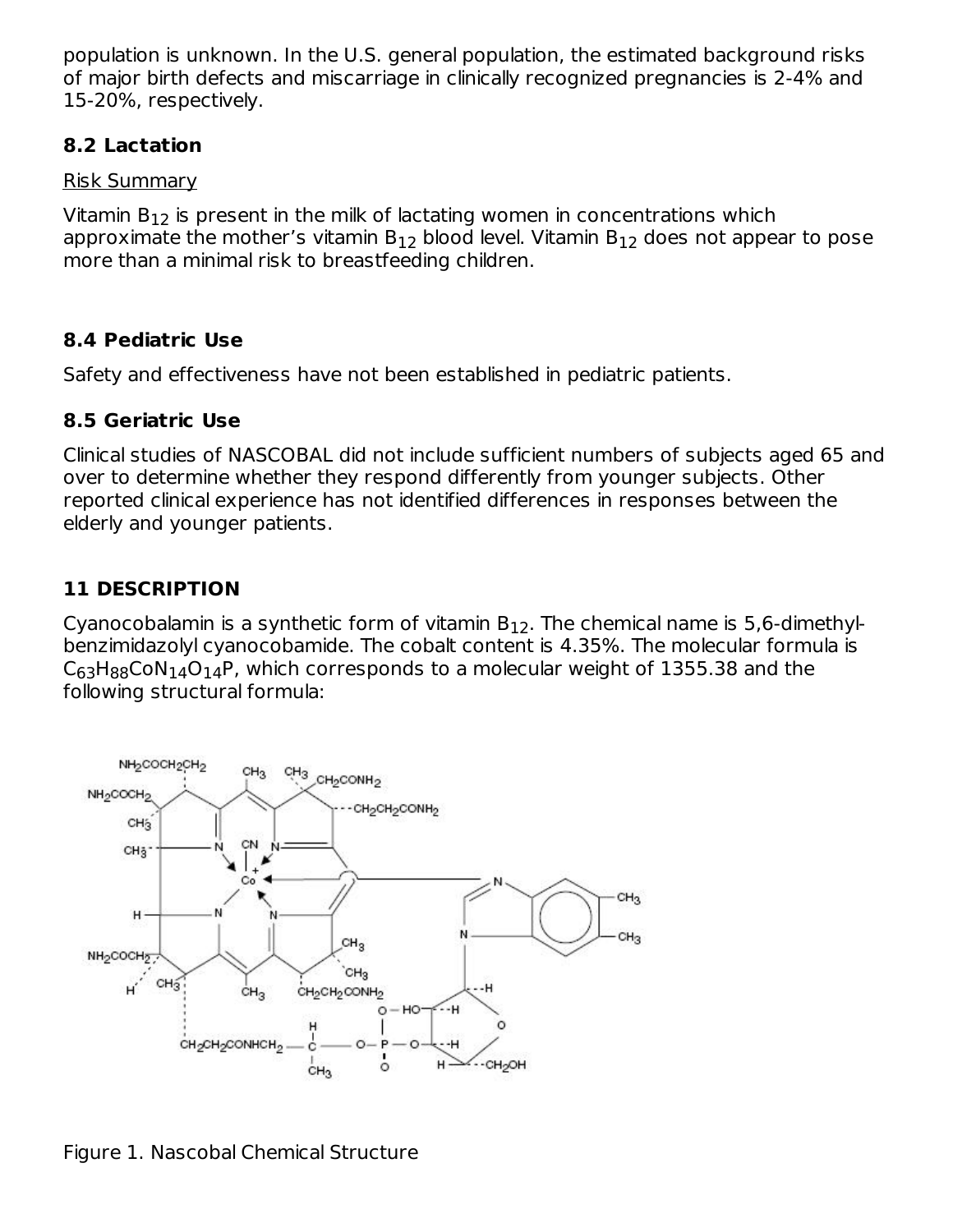Cyanocobalamin occurs as dark red crystals or orthorhombic needles or crystalline red powder. It is very hygroscopic in the anhydrous form, and sparingly to moderately soluble in water (1:80). Its pharmacologic activity is destroyed by heavy metals (iron) and strong oxidizing or reducing agents (vitamin C), but not by autoclaving for short periods of time (15-20 minutes) at 121°C. The vitamin  $B_{12}$  coenzymes are very unstable in light.

NASCOBAL (cyanocobalamin) nasal spray is a solution of cyanocobalamin, USP (vitamin  $\mathsf{B}_{12}$ ) for administration as a spray to the nasal mucosa. Each single-use device of NASCOBAL NASAL SPRAY contains 0.125 mL of a 500 mcg/0.1 mL solution of cyanocobalamin with, benzalkonium chloride in purified water, citric acid, glycerin and sodium citrate. The spray solution has a pH between 4.5 and 5.5. Each spray delivers an average of 500 mcg of cyanocobalamin per actuation.

## **12 CLINICAL PHARMACOLOGY**

### **12.1 Mechanism of Action**

Vitamin B $_{12}$  can be converted to coenzyme B $_{12}$  in tissues, and as such is essential for conversion of methylmalonate to succinate and synthesis of methionine from homocysteine, a reaction which also requires folate. In the absence of coenzyme  $\mathsf{B}_{12}$ , tetrahydrofolate cannot be regenerated from its inactive storage form, 5 methyltetrahydrofolate, and a functional folate deficiency occurs. Vitamin B $_{\rm 12}$  also may be involved in maintaining sulfhydryl (SH) groups in the reduced form required by many SH-activated enzyme systems. Through these reactions, vitamin  $\mathsf{B}_{12}$  is associated with fat and carbohydrate metabolism and protein synthesis.

#### **12.2 Pharmacodynamics**

Parenteral (intramuscular) administration of vitamin  $\mathsf{B}_{12}$  completely reverses the megaloblastic anemia and GI symptoms of vitamin  $\mathsf{B}_{12}$  deficiency; the degree of improvement in neurologic symptoms depends on the duration and severity of the lesions, although progression of the lesions is immediately arrested. In pernicious anemia patients, once weekly intranasal dosing with 500 mcg  $\mathsf{B}_{12}$  gel resulted in a consistent increase in pre-dose serum B $_{12}$  levels during one month of treatment (p  $<\,$ 0.003) above that seen one month after 100 mcg intramuscular dose (Figure 2).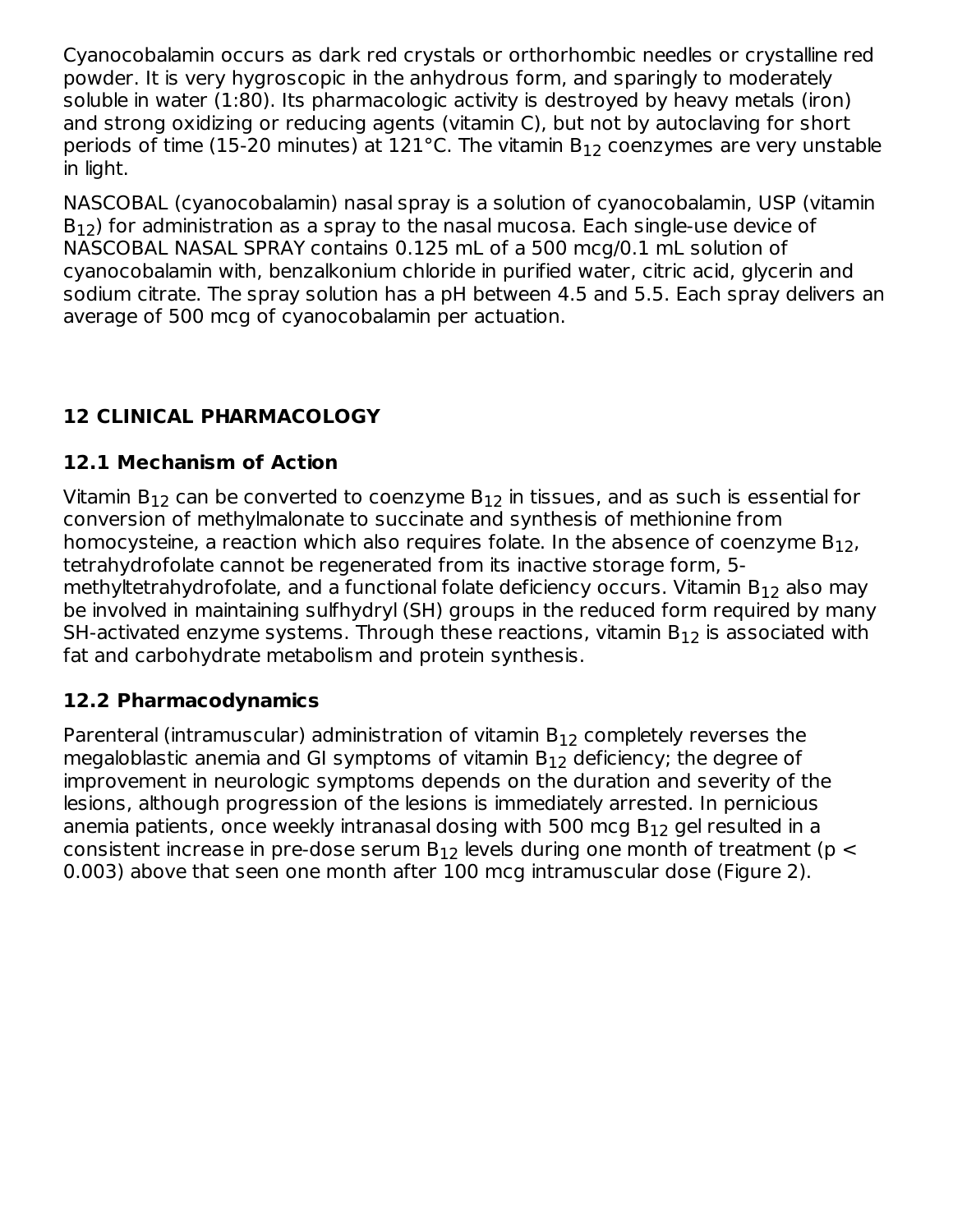

#### **Figure2. Vitamin B Serum Trough Levels After Intramuscular Solution (IM) 12 of 100 mcg and Nasal Gel (IN) Administration of 500 mcg Cyanocobalamin After Weekly Doses.**

#### **12.3 Pharmacokinetics**

#### **Absorption**

Vitamin  $\mathsf{B}_{12}$  is bound to intrinsic factor during transit through the stomach; separation occurs in the terminal ileum in the presence of calcium, and vitamin  $\mathsf{B}_{12}$  enters the mucosal cell for absorption. It is then transported by the transcobalamin binding proteins. A small amount (approximately 1% of the total amount ingested) is absorbed by simple diffusion, but this mechanism is adequate only with very large doses.

A three way crossover study in 25 fasting healthy subjects was conducted to compare the bioavailability of the B $_{\rm 12}$  nasal spray to the B $_{\rm 12}$  nasal gel and to evaluate the relative bioavailability of the nasal formulations as compared to the intramuscular injection. The peak concentrations after administration of intranasal spray were reached in 1.25 +/- 1.9 hours. The mean peak plasma concentration ( $\rm C_{max}$ ) of B $_{12}$ , obtained after baseline correction, following administration of intranasal spray were 748 +/-549 pg/mL. The bioavailability of the  $\mathsf{B}_{12}$  nasal spray was found to be  $10\%$  less than the  $\mathsf{B}_{12}$  nasal gel.

### **Distribution**

In the blood,  $\mathsf{B}_{12}$  is bound to transcobalamin II, a specific B-globulin carrier protein, and is distributed and stored primarily in the liver and bone marrow.

### **Elimination**

About 3-8 mcg of  $\mathsf{B}_{12}$  is secreted into the GI tract daily via the bile and undergoes some enterohepatic recycling; in normal subjects with sufficient intrinsic factor, all but about 1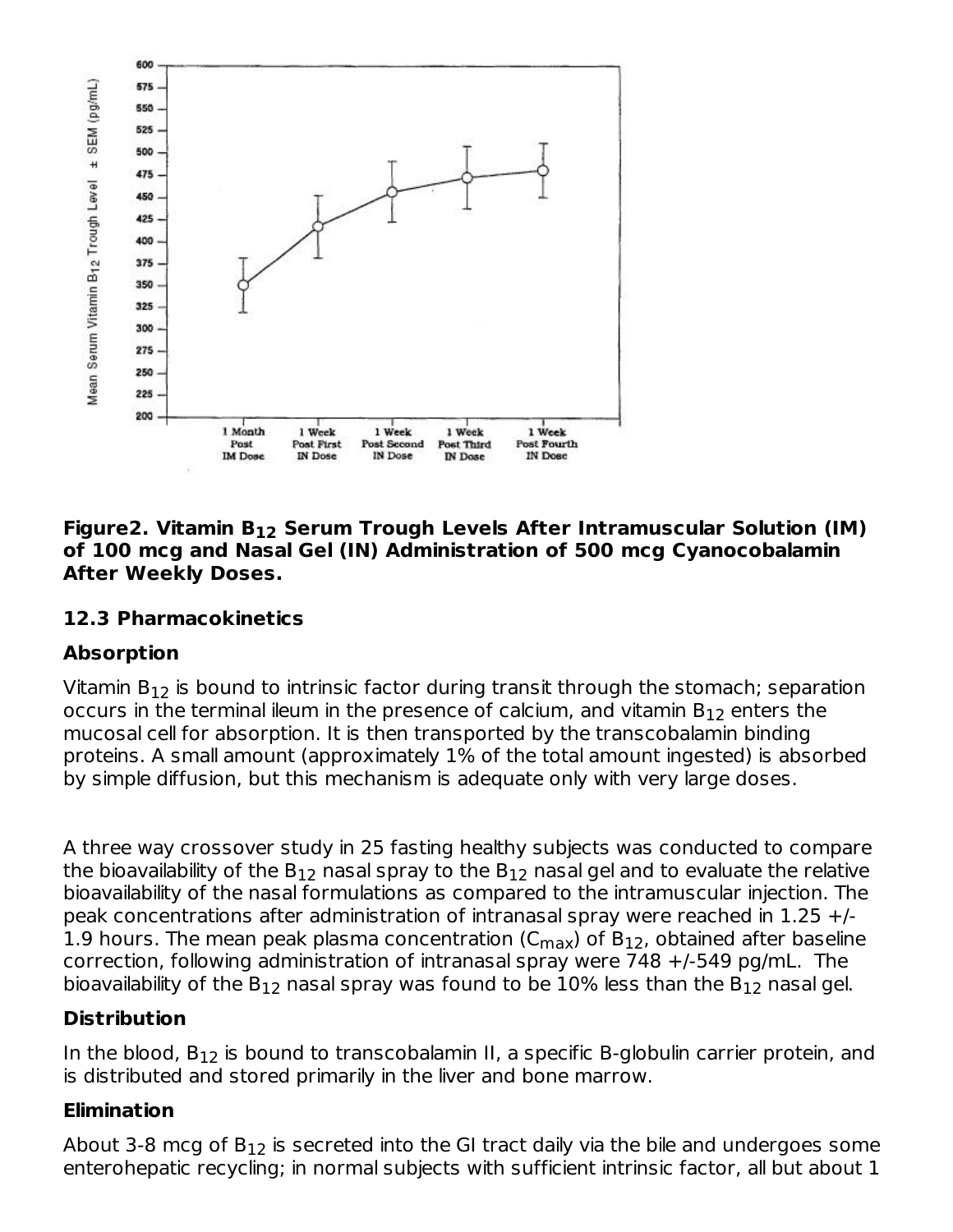mcg is reabsorbed. When  $\mathsf{B}_{12}$  is administered in doses which saturate the binding capacity of plasma proteins and the liver, the unbound  $\mathsf{B}_{12}$  is rapidly eliminated in the urine. Retention of  $B_{12}$  in the body is dose-dependent. About 80-90% of an intramuscular dose up to 50 mcg is retained in the body; this percentage drops to 55% for a 100 mcg dose, and decreases to 15% when a 1000 mcg dose is given.

### **13 NONCLINICAL TOXICOLOGY**

### **13.1 Carcinogenesis and Mutagenesis and Impairment of Fertility**

Long-term studies in animals to evaluate carcinogenic potential have not been done.

### **16 HOW SUPPLIED/STORAGE AND HANDLING**

NASCOBAL is a nasal spray available in a dosage strength of 500 mcg cyanocobalamin/0.1 mL (per actuation). It is supplied in boxes of 4 single-use nasal spray devices and a package insert (NDC 49884-270-82).

Protect from light. Keep covered in carton until ready to use. Store upright at controlled room temperature 15°C to 30°C (59°F to 86°F). Protect from freezing.

### **17 PATIENT COUNSELING INFORMATION**

Advise the patient to read the FDA-approved patient labeling (Instructions for Use).

#### Importance of Adherence to Therapy and Follow-up

Advise patients of the importance of adhering to therapy to prevent the development, recurrence, or progression of anemia and the development or progression of neurological manifestations.

Patients experiencing symptomatic nasal congestion, allergic rhinitis or an upper respiratory infection should be advised to defer treatment with NASCOBAL until symptoms have subsided.

Counsel patients on the importance of returning for follow-up blood tests every 3 to 6 months to confirm adequacy of therapy [see Dosage and Administration (2.3)].

#### Specific Instructions for Administration

Advise patients to administer NASCOBAL at least one hour before or one hour after ingestion of hot foods or liquids since hot foods may cause nasal secretions and a resulting loss of medication.

#### Use of Nasal Spray Device

Provide patients with instructions on nasal administration of NASCOBAL. In addition to alerting patients to the instructions contained in the Instructions For Use and instructions supplied on each carton, demonstrate procedures for use to each patient.

### **PATIENT INFORMATION**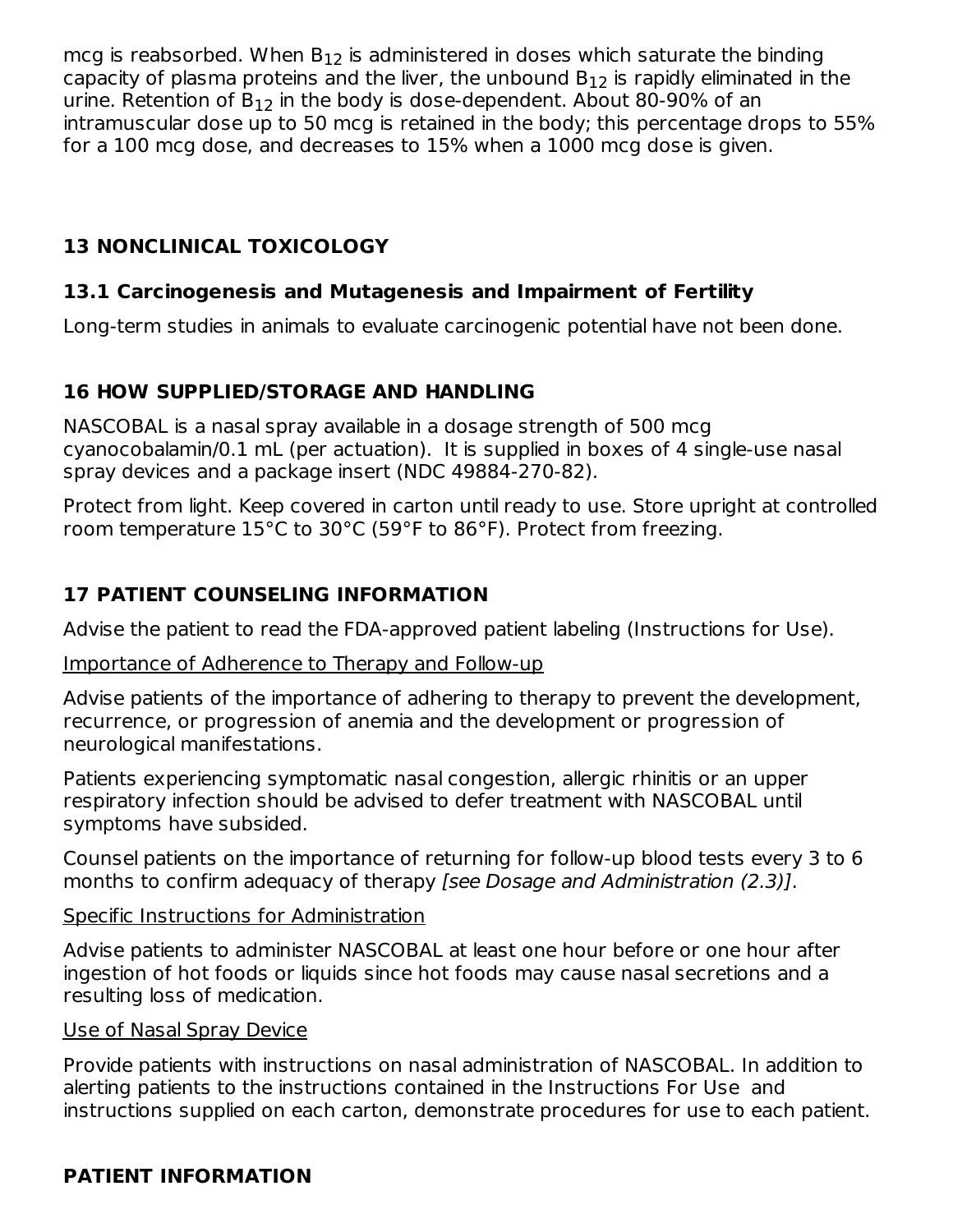NASCOBAL (NAZ. co. bal)

(cyanocobalamin) nasal spray

#### **NASCOBAL is for use in your nose only.**

#### **What is NASCOBAL?**

NASCOBAL is a prescription medicine used:

- for maintenance therapy to treat vitamin B12 deficiency (low levels of vitamin B12) in adults with pernicious anemia who achieved healthy vitamin  $\mathsf{B}_{12}$  levels after receiving vitamin  $B_{12}$  shots and do not have nervous system problems.
- to treat vitamin B12 deficiency caused by:
	- certain food limitations,
	- $\circ$  oother medicines that cause vitamin B12 deficiency, or
	- lack of absorption (malabsorption) that are not related to pernicious anemia.
- to prevent vitamin B12 deficiency in adults who require higher amounts of vitamin B12.

NASCOBAL should not be used for a vitamin B12 absorption test known as the Schilling test.

In people that have corrected or have fixed their short-term causes of vitamin B12 deficiency, the benefit of continued long-term use of NASCOBAL is not known after vitamin B12 deficiency has been corrected.

It is not known if NASCOBAL is effective in people that currently have a stuffy nose, allergies or an upper respiratory infection. You should wait until these symptoms have gone away before using NASCOBAL.

It is not known if NASCOBAL is safe and effective in children.

**Do not use NASCOBAL if you** are allergic to cobalt, vitamin B12, cyanocobalamin or any ingredients in NASCOBAL. See the end of this leaflet for a complete list of ingredients in NASCOBAL.

#### **Before you use NASCOBAL, tell your healthcare provider about all of your medical conditions, including if you:**

- have a history of a certain disease that effects or weakens the optic nerve in your eye (early Leber's disease). NASCOBAL is not recommended in people with Leber's optic atrophy.
- have had an allergic reaction to vitamin B12 injections or intravenous (IV) infusion.
- have low levels of folate or iron.
- are pregnant or plan to become pregnant. It is not known if NASCOBAL will harm your unborn baby.

**Tell your healthcare provider about all the medicines you take**, including prescription and over-the-counter medicines, vitamins, and herbal supplements.

#### **How should I use NASCOBAL?**

- See the Instructions for Use at the end of this leaflet for instructions on how to use NASCOBAL.
- You should use NASCOBAL exactly as your healthcare provider tells you to use it.
- Your healthcare provider will tell you how much NASCOBAL to use and when to use it.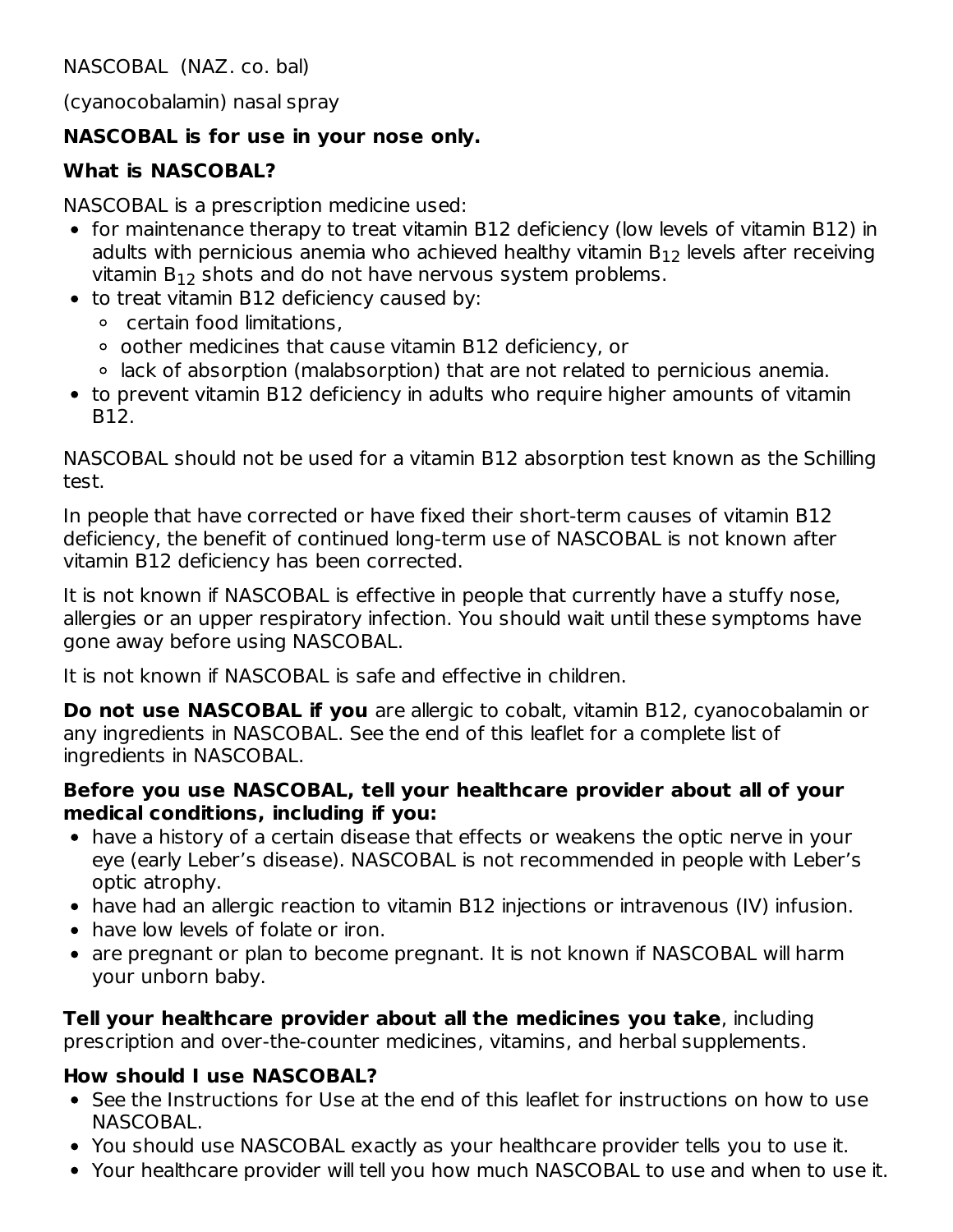- You should not use NASCOBAL 1 hour before or 1 hour after eating hot foods or drinking hot liquids. Eating hot food or drinking hot liquids too soon before or after taking NASCOBAL can cause you to have a runny nose and can affect the amount of NASCOBAL you receive.
- Your healthcare provider may do certain blood tests before you use NASCOBAL and every 3 to 6 months while you are taking it.
- Your healthcare provider may change your dose based on the results of your blood tests.

### **What are the possible side effects of NASCOBAL?**

### **NASCOBAL can cause serious side effects, including:**

- **Weaken your eye nerve in patients with early Leber's disease.** Tell your healthcare provider if you or your family has a history of early Leber's disease.
- **Serious allergic reactions.** Serious life-threatening allergic reactions including death have happened in people who have received vitamin B12 by injection or by intravenous (IV) infusion (parenteral). Tell your healthcare provider if you have ever had a reaction after you received vitamin B12 by injection or IV infusion.
- **Hiding (masking) a folate deficiency.** Your healthcare provider may do certain blood tests to check your vitamin B12 and folate levels.
- **Low potassium levels (hypokalemia) and low blood platelets (thrombocytopenia)** can happen in people with serious megaloblastic anemia. Your healthcare provider may monitor your potassium levels and platelets counts during your treatment with NASCOBAL.

### **The most common side effects of NASCOBAL include:**

- $\bullet$  infection
- headache
- feeling weak
- nausea
- swelling of your tongue
- runny nose
- tingling of the hands and feet

These are not all of the possible side effects of NASCOBAL.

Call your doctor for medical advice about side effects. You may report side effects to FDA at 1-800-FDA-1088.

### **General information about the safe and effective use of NASCOBAL.**

Medicines are sometimes prescribed for purposes other than those listed in a Patient Information leaflet. Do not use NASCOBAL for a condition for which it was not prescribed. Do not give NASCOBAL to other people, even if they have the same symptoms that you have. It may harm them. You can ask your pharmacist or healthcare provider for information about NASCOBAL that is written for health professionals.

### **What are the ingredients in NASCOBAL?**

**Active ingredient:** cyanocobalamin

**Inactive ingredients:** benzalkonium chloride in purified water, citric acid, glycerin and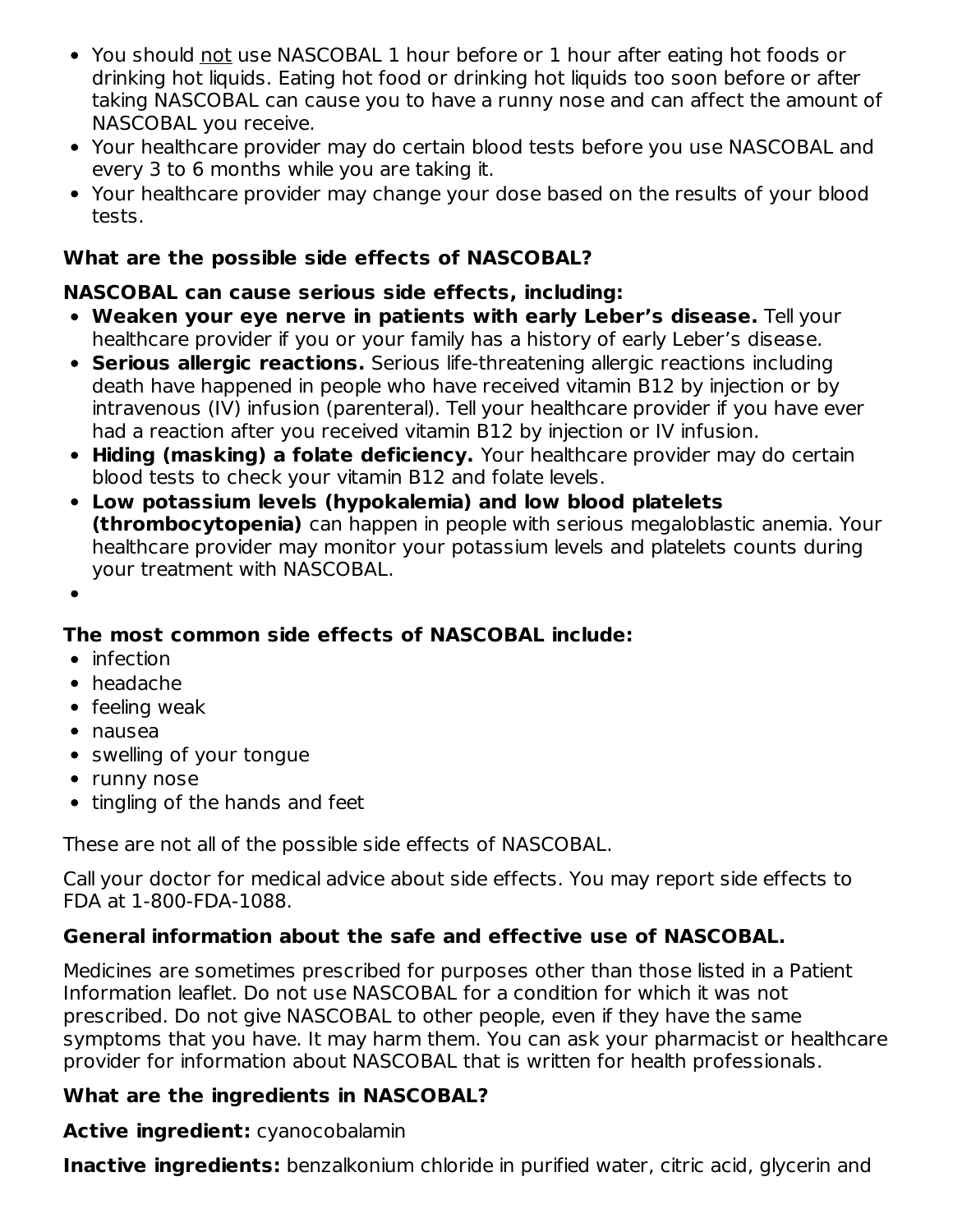sodium citrate. Manufactured by: Par Pharmaceuticals, Inc. 1 Ram Ridge Road Chestnut Ridge, NY 10977 For more information, go to www.parpharm.com or call 1-800-828-9393. This Patient Information has been approved by the U.S. Food and Drug Administration. Revised: 11/2018

#### **INSTRUCTIONS FOR USE**

NASCOBAL (NAZ. co. bal) (cyanocobalamin) nasal spray

### **NASCOBAL is for use in your nose only.**

Read this Instructions for Use before you start using NASCOBAL (cyanocobalamin) nasal spray and each time you get a refill. There may be new information. This information does not take the place of talking to your healthcare provider about your medical condition or your treatment.

Your healthcare provider should teach you how to use NASCOBAL before you use it for the first time. If you have any questions or do not understand the instructions, talk with your healthcare provider or pharmacist.

NASCOBAL spray contains only 1 spray. You **do not** need to prime NASCOBAL before you use it.

If you are eating hot foods or liquids, use NASCOBAL at least one hour before or one hour afterwards because eating hot food or drinking hot liquids too soon before or after taking NASCOBAL can cause you to have a runny nose and can affect the amount of NASCOBAL you receive.

#### **How to use NASCOBAL?**

**Step 1**. Blow your nose gently to clear both nostrils.

**Step 2**. Hold NASCOBAL with your thumb on the bottom and your index (pointer) finger and middle finger on either side of the nozzle (see Figure A).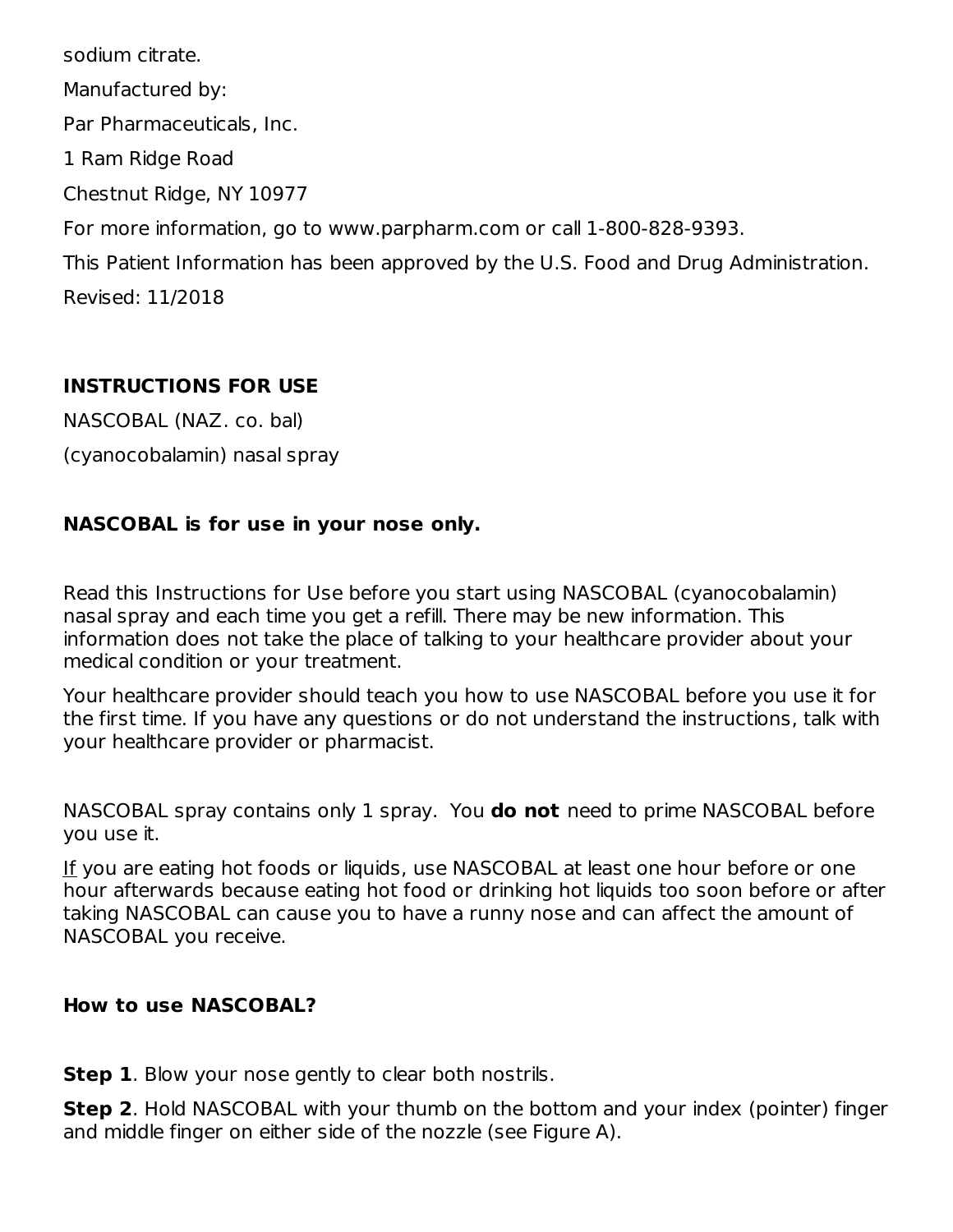

(Figure A)

**Step 3**. Gently close 1 side of your nose (nostril) with your other index finger. Insert the nozzle into the open nostril about half an inch or as far as it feels comfortable and tilt your head slightly forward (see Figure B). **Do not** press the plunger yet.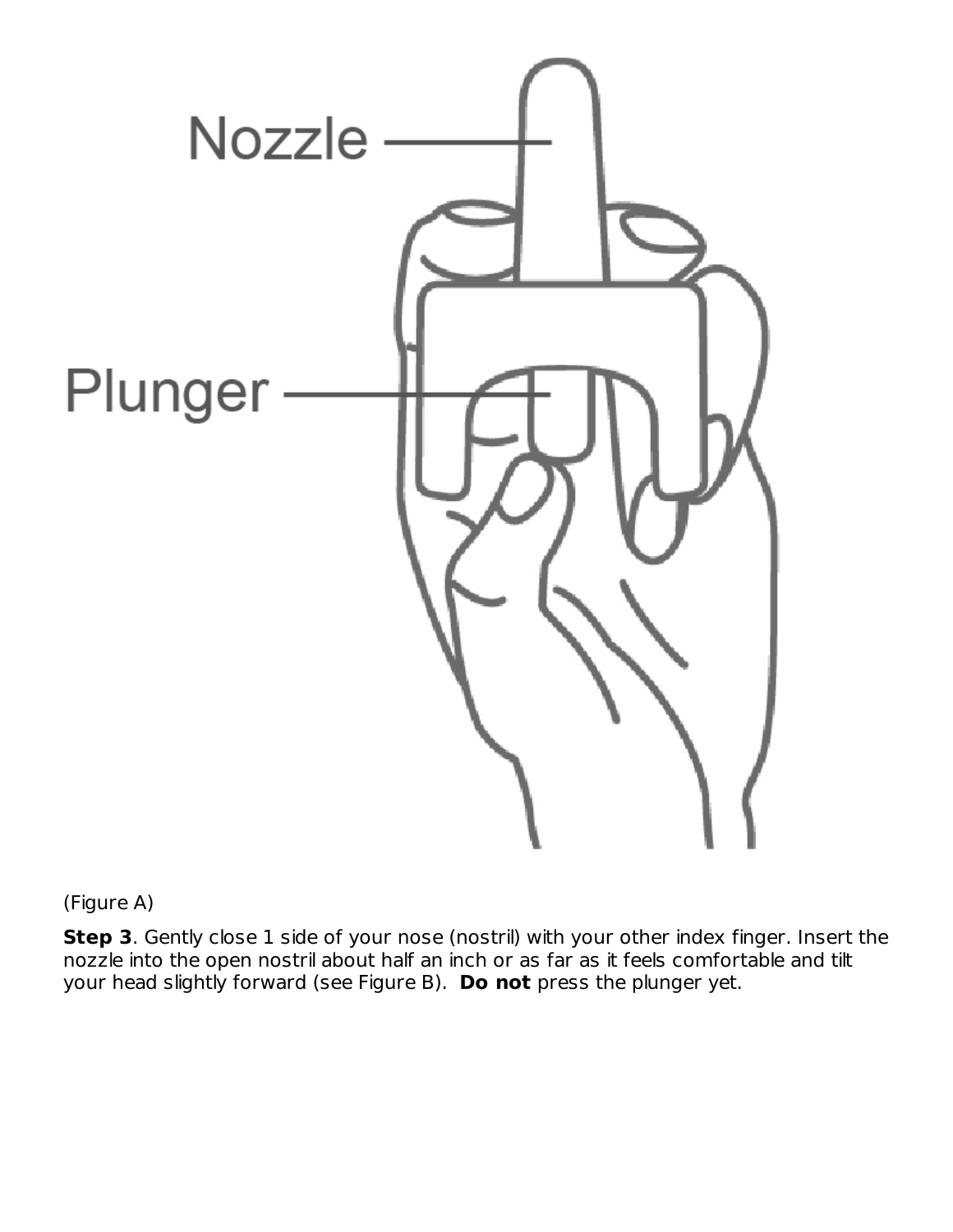

(Figure B)

**Step 4**. Breathe in gently through your nose, close your mouth, and at the same time press the plunger firmly upwards with your thumb.

**Step 5**. Remove the nozzle from your nostril. At the same time, keep your head straight for 10 to 20 seconds while gently breathing in through your nose and breathing out through your mouth.

### **How to dispose of (throw away) NASCOBAL?**

NASCOBAL can be disposed of in your household trash. Place the NASCOBAL nasal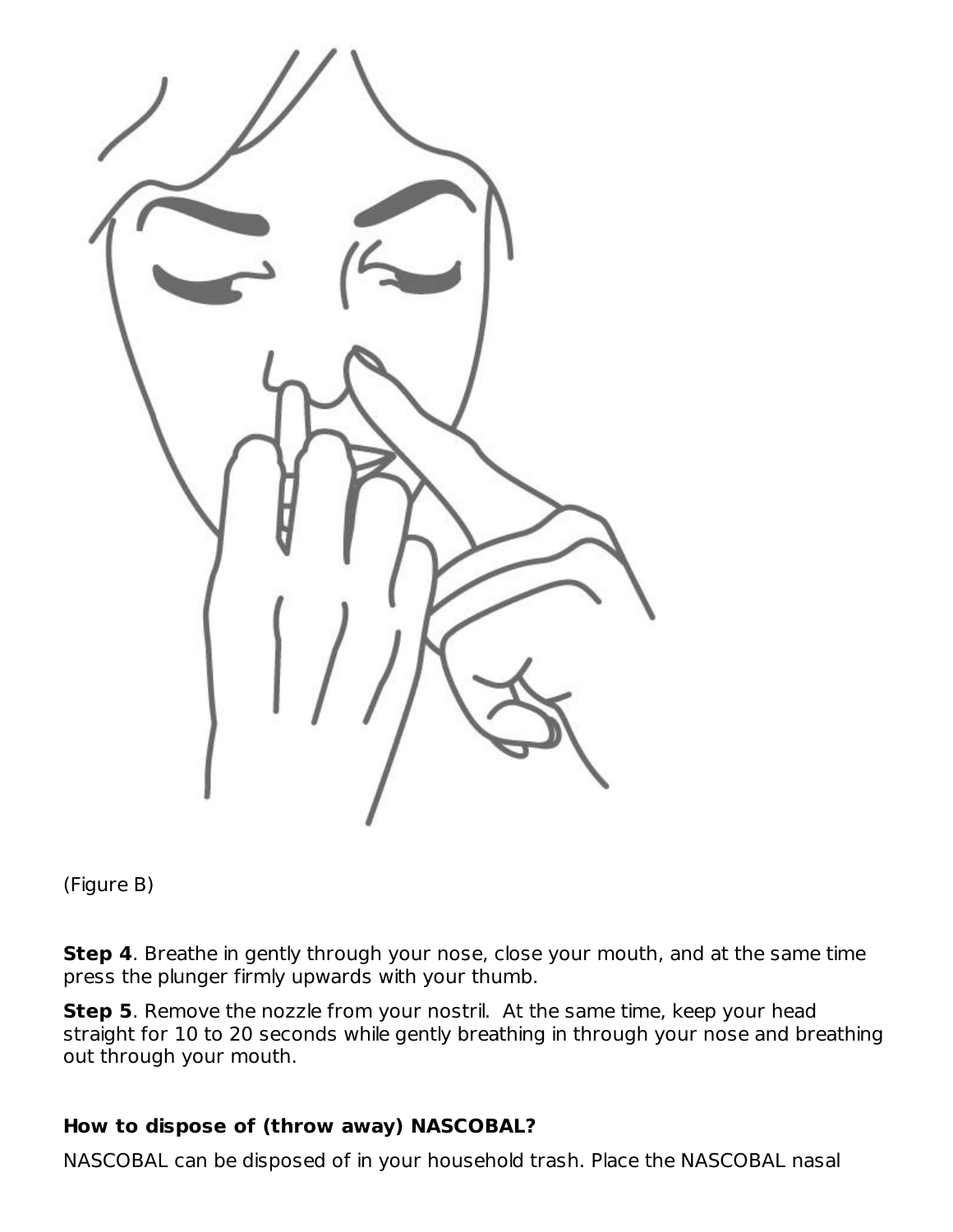spray in a container such as a zip-top or sealable plastic bag, and throw the container away in your household trash.

This Instructions for Use has been approved by the U.S. Food and Drug Administration. Revised: 11/2018

**PACKAGE LABEL**